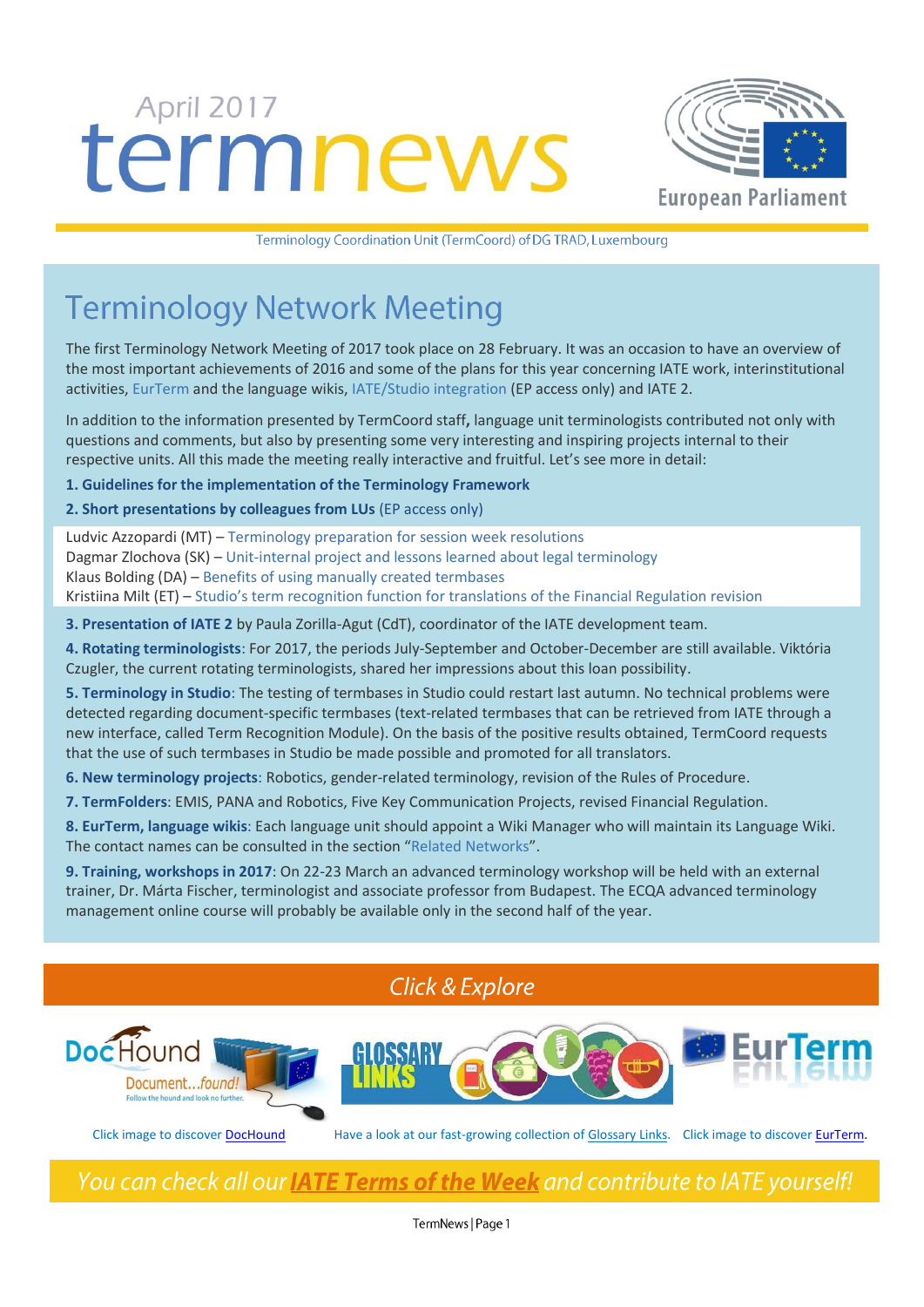# **[Rotating terminologists](http://tradportal.ep.parl.union.eu/terminology/call-for-rotating-terminologist-for-2017/)**

We attach great importance to keeping in contact with all the translation units and adapting our services to their needs. One of the ways in which we do this is by means of the **rotating terminologist** position. Translators can volunteer to be seconded for three months to TermCoord. The position is currently taken by **Caroline Soteras** from the French Unit. Until March **Viktória Czugler** from the Hungarian Unit was with us.

As an extension of this, we have created an informal advisory group that we call **RotaTerm**. We meet them once every two months over a working lunch to discuss important current issues and to ask for their advice on the main decisions concerning the improvement of our services for the translation units.

# **TermFolders**

We have prepared ermFolders for the procedures and projects assigned to file coordinators (non-EP users click [here\)](http://termcoord.eu/iate/termfolders/):

- **[Emission measurements in the](http://tradportal.ep.parl.union.eu/terminology/plato-termfolders/emis-committee-of-inquiry/)  [automotive sector](http://tradportal.ep.parl.union.eu/terminology/plato-termfolders/emis-committee-of-inquiry/)**
- **[Robotics](http://tradportal.ep.parl.union.eu/terminology/plato-termfolders/robotics-20152103inl/)**
- **[Disability terms](http://tradportal.ep.parl.union.eu/terminology/plato-termfolders/disability-terminology-20162952rsp/)**
- **[PANA Committee of Inquiry](http://tradportal.ep.parl.union.eu/terminology/plato-termfolders/pana-committee-of-inquiry-20172013ini/)**
- **[Five key communication projects](http://tradportal.ep.parl.union.eu/terminology/plato-termfolders/five-key-communication-projects/)**
- **[Circular Economy Package](http://tradportal.ep.parl.union.eu/terminology/plato-termfolders/circular-economy-package-20150272cod-20150274cod-20150275cod/)**
- **[Digital Single Market](http://tradportal.ep.parl.union.eu/terminology/plato-termfolders/20150284-0287-0288cod/)**
- **[Gender related terminology](http://tradportal.ep.parl.union.eu/terminology/plato-termfolders/gender-sensitive-terminology/)**

# Termbases in Studio

With the approval of the Studio Steering Committee, a three-week testing of certain IATEbased termbases was completed in February with the participation of Studio coordinators and terminologists. The main objectives were to confirm that a new kind of termbase can be safely used in Studio and to collect feedback. These new, **document-specific termbases** can be exported through a recently developed interface of IATE, called Term Recognition Module, which allows for the retrieval of IATE data relevant for any uploaded text. The general aim was to ensure that all translators can benefit from the **terminology features of Studio** as soon as possible.

The Terminology for Studio Working Group was happy to conclude that document-specific termbases worked without technical issues, and can therefore be used by any translator wishing to benefit from the advantages of Studio's term recognition feature and from IATE data directly consultable through it. The **final report** and further information are available on the [working group's](http://tradportal.ep.parl.union.eu/terminology/terminology-in-studio/termbase-testing-pilot-jan-febr-2017/)  [page](http://tradportal.ep.parl.union.eu/terminology/terminology-in-studio/termbase-testing-pilot-jan-febr-2017/) (EP only).

In view of the positive outcome, the use of document-specific termbases can be launched for all translators. The preparation of the technical aspects and training is under way.

# [Terminology statistics 2016](http://tradportal.ep.parl.union.eu/terminology/terminology-statistics-2016/)

**The IATE statistics for 2016** are now out, so we can look back at our overall terminology work and see what we – TermCoord and the terminologists of the translation units – have achieved. And it was quite a lot! Together with our colleagues we worked on **286 FdRs**, among others on about **20** related to TermFolders (for procedures with file coordinators or of special interest to the relevant EP committee), **60** related to trainees' terminology projects as well as terminology jobs compiled of terms translators suggested through our new tool, TermSafe. Overall **14.938 terms** were processed, the equivalent of approximately **9.300 translation pages**.

In IATE the terminologists in the language units accomplished a total of **44,341 movements** (adding new contents and updating or deleting old content) compared to 36 068 in 2015. Our coordination team carried out **22,571 movements** over the past year.

The complete IATE statistics can be found on **[EurTerm](https://webgate.ec.europa.eu/fpfis/wikis/display/iatetp/IATE+statistics)**.